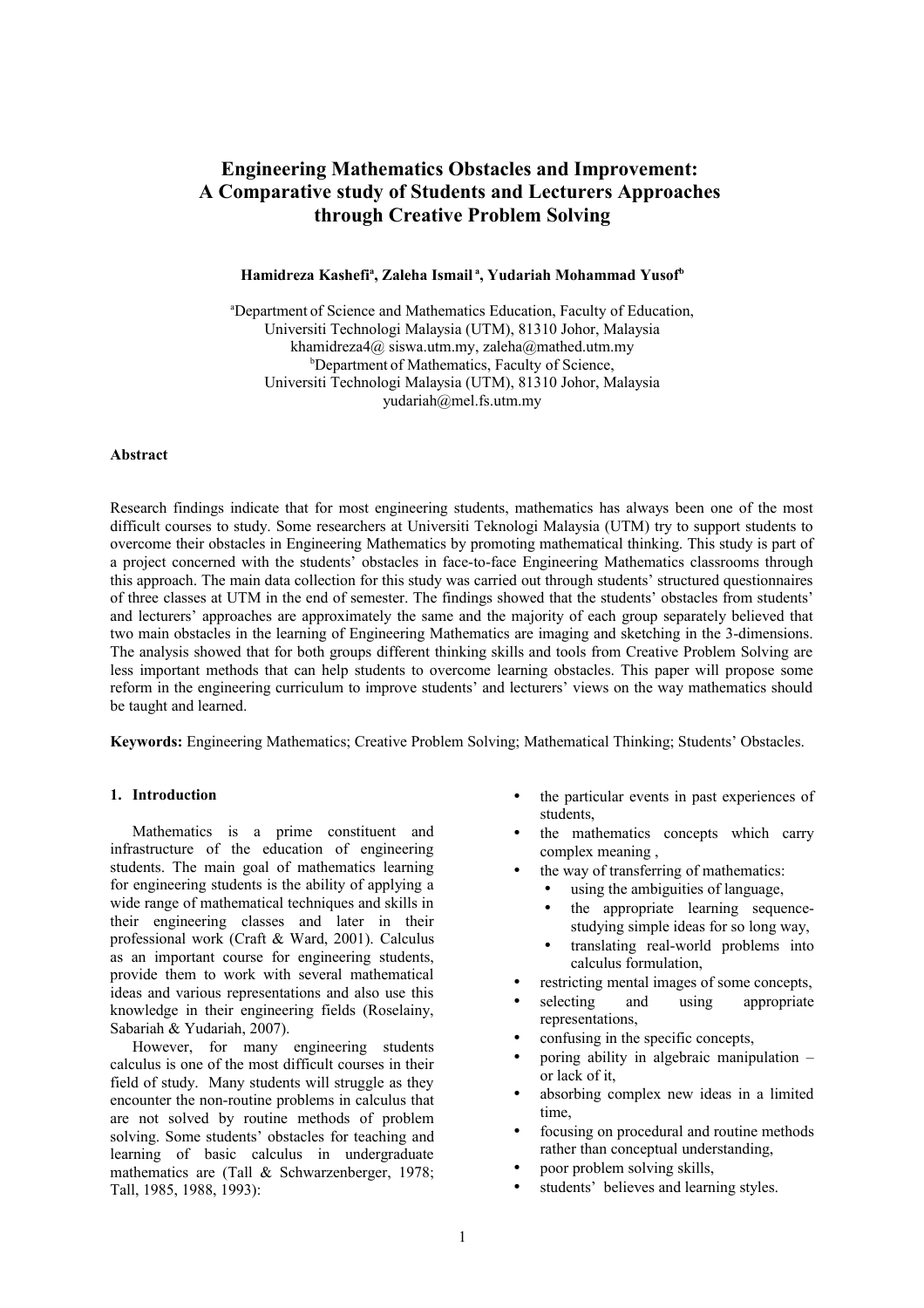Basic calculus is an important course for engineering students that is offered as pre-requisite course to other advanced mathematics courses. The lack of understanding of concepts in basic calculus may hinder the understanding of other concepts or even subjects. In this sense, basic calculus like analysis is a "pop up" subject, in that if a difficulty is smoothed over in one places it will pop up somewhere else (Schwarzenberger, 1980; Tall, 1992). Studies done by Yudariah & Roselainy (2004), Roselainy, Sabariah & Yudariah, (2007), and Sabariah, Yudariah & Roselainy (2008) on students' learning difficulties and also teaching challenges in multivariable calculus (Engineering Mathematics) classroom indicate that understanding basic calculus as a pre-requisite play an important role for understanding of Engineering Mathematics. According to their findings some students' obstacles in the learning of Engineering Mathematics are from basic calculus and some of them are new. Some teaching challenges in Engineering Mathematics classroom based on their study are:

- no priority of mathematics for engineering students,
- wide range of mathematical abilities and different levels of mastery of prior knowledge including:
	- algebraic skills (manipulating symbols in flexible way),
	- understanding basic skills,
	- recalling of knowledge fact,
	- the quite entrenching of students in their learning behavior and styles,
- coordinating multiple procedures,
- answering non-routine questions.

There are many methods for supporting students' learning to overcome their obstacles in mathematics. Creative Problem Solving (CPS) as a framework for solving problems in engineering, science, and mathematics courses employs different thinking skills and tools and fundamentally improves the ways of students' learning in these subjects especially in engineering mathematics (Lumsdaine & Voitle, 1993b). The roots of CPS are found in Osborn's works (1953, 1963) and it followed by many researchers like Parnes (1967), Isaksen & Treffinger (1985), Isaksen, Treffinger & Dorval (1994). Lumsdaine & Lumsdaine (1995) state the CPS as five distinct steps: (i) Problem Definition, (ii) Idea Generation, (iii) Creative Idea Evaluation, (iv) Idea Judgment, (v) Solution Implementation and show the relations between these stages and the four-quadrant thinking of brain in Herrmann Model (1988, 2001). They believe that the process of CPS involves all analytical, creative, critical, and visual thinking and it can be used to strengthen the quality of teamwork, thinking and communication skills of students in whole brain (Lumsdaine & Lumsdaine, 1995).

Using CPS not only can help students in Engineering Mathematics learning but also can support students' generic skills such as communication and team work as two important weaknesses of engineering students after graduation in their work place (Lumsdaine & Voitle, 1993a; León de la Barra et al., 1997). Comparing with engineering and science subjects there are very little researches in using CPS in mathematics; however, some researchers use some strategies to support students' learning by invoking other thinking and generic skills.

In the study of Engineering Mathematics, Roselainy and her colleagues (Roselainy, Yudariah & Mason, 2007; Roselainy, Sabariah & Yudariah, 2007; and Sabariah, Yudariah & Roselainy, 2008) presented a model of active learning that is based on invoking students' mathematical thinking powers, supporting mathematical knowledge construction, and promoting generic and soft skills that students need to know as an engineer. They had used themes and mathematical processes through especially designed prompts and questions to invoke and support students' use of their own mathematical thinking powers during face-to-face interactions in classroom setting. They employed different thinking skills and strategies in their method like CPS (instead of visual thinking); however, their method is more based on mathematical thinking approach.

In this study, we explain how this method tries to overcome students' obstacles in Engineering Mathematics by promoting mathematical thinking. Furthermore, we identify the students' obstacles in the learning of Engineering Mathematics through this method and the ways for improving them from students' approaches as an important goal of this study. Then, we compare lecturers' approach about students' obstacles and the ways for helping them in the learning of Engineering Mathematics from with students approach. Finally, we identify and compare how much employing different thinking skills and tools from CPS are important to support students in their obstacles from students and lecturers views.

## **2. Engineering Mathematics through Mathematical Thinking Approach**

In the earlier study (Yudariah & Roselainy, 2004; Yudariah, Roselainy & Mason, 2007; Roselainy, Sabariah & Yudariah, 2007; and Sabariah, Yudariah & Roselainy, 2008), in developing the mathematical pedagogy for classroom practice, they adopted the theoretical foundation of Tall (1995) and Gray et al. (1999) and used framework from Mason, Burton & Stacey (1982) and Watson & Mason (1998). They focused on three major aspects of teaching and learning: the development of mathematical knowledge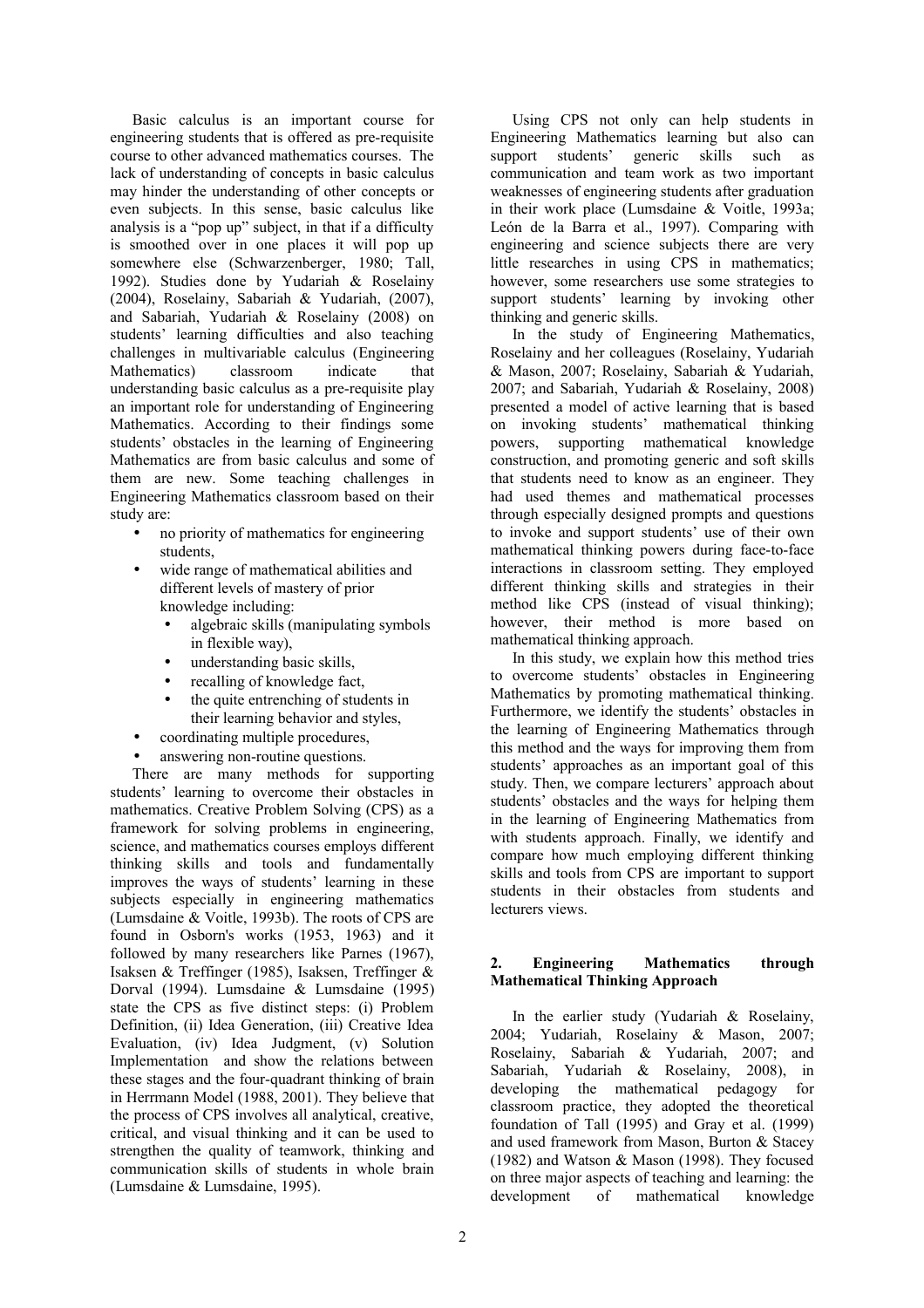construction, mathematical thinking processes, and generic skills )Fig. 1). They highlighted some strategies that can help students to empower themselves with their own mathematical thinking powers and help them in construction new mathematical knowledge and soft skills, particularly, communication, team work, and selfdirected learning. Furthermore, the mathematical thinking activities can be taught of as powers were: specializing and generalizing, imagining and expressing, conjecturing and convincing, organizing and characterizing (Yudariah & Roselainy, 2004; Roselainy, Sabariah & Yudariah, 2007).



Fig. 1. Focus of mathematical learning.

Roselainy, Sabariah & Yudariah (2007) had developed and implemented their model of active learning in the teaching of Engineering Mathematics at UTM. They considered the following aspects in the implementation of active learning in Engineering Mathematics classroom (Roselainy, Sabariah & Yudariah, 2007; and Sabariah, Yudariah & Roselainy, 2008).

- classroom tasks- by categorizing book as *Illustrations*, *Structured Examples* and *Reflection* with *Prompts and Questions*.
- classroom activities (approaches)- by working in pairs, small group, quick feedback, students' own examples, assignments, discuss and share, reading and writing.
- encouraging communication- by designing prompts and questions to initiate mathematical communication.
- supporting self-directed learning- by creating structured questions to strengthen the students' understanding of mathematical concepts and techniques.
- identifying types of assessment- by<br>incorporating both summative and incorporating both summative and formative types.

Fig. 2 gives a summary of their model for active learning (Roselainy, Sabariah & Yudariah, 2007; and Sabariah, Yudariah & Roselainy, 2008).



#### Fig. 2. Model of active learning.

In other words, they had provided and promoted a learning environment where the mathematical powers are used specifically and explicitly, towards supporting students (i) to become more aware of the mathematics structures being learned, (ii) to recognize and use their mathematical thinking powers, and (iii) to modify their mathematical learning behavior (Yudariah & Roselainy, 2004; Roselainy, Sabariah & Yudariah, 2007; and Sabariah, Yudariah & Roselainy, 2008).

### **3. Method**

This study is part of a project concerned with the students' obstacles in face-to-face Engineering Mathematics classroom through Roselainy and her colleagues' method at UTM in the semester I 2009- 2010. The Engineering Mathematics is offered at UTM as three credits for first-year undergraduate engineering students. The pre-requisite for this course is basic calculus and it focused on consisting of the following topics: functions of several variables, partial derivatives, multiple integrals, vector functions, and vector calculus. These topics are covered within 14 weeks with 3 hours of lectures and one hour of tutorial per week (Yudariah & Roselainy, 2004). The *Engineering Mathematics for Independent Learners* by Yudariah, Sabariah & Roselainy (2009) was the name of their book that was written as textbook based on their method. This book consists of five chapters that cover all topics in Engineering Mathematics course.

The sample of this study consisted 178 first year undergraduates' students in three Engineering Mathematics classes of Faculty of Electrical Engineering at UTM that are taught by Roselainy and her colleagues' method. Furthermore, to find the lecturers approach about students' obstacles and the ways of improving them we selected 10 lecturers from Department of Mathematics of Faculty of Science at UTM that they were teaching Engineering Mathematics.

The main data analyzed for this research were taken from students' structured questionnaires (distributed in the end of the course) about their obstacles in Engineering Mathematics course and the ways of improving them based on their view. The students' structured questionnaire was included two open ended questions (Question 1  $&$  3) and a ranking question (Question 1) as the following.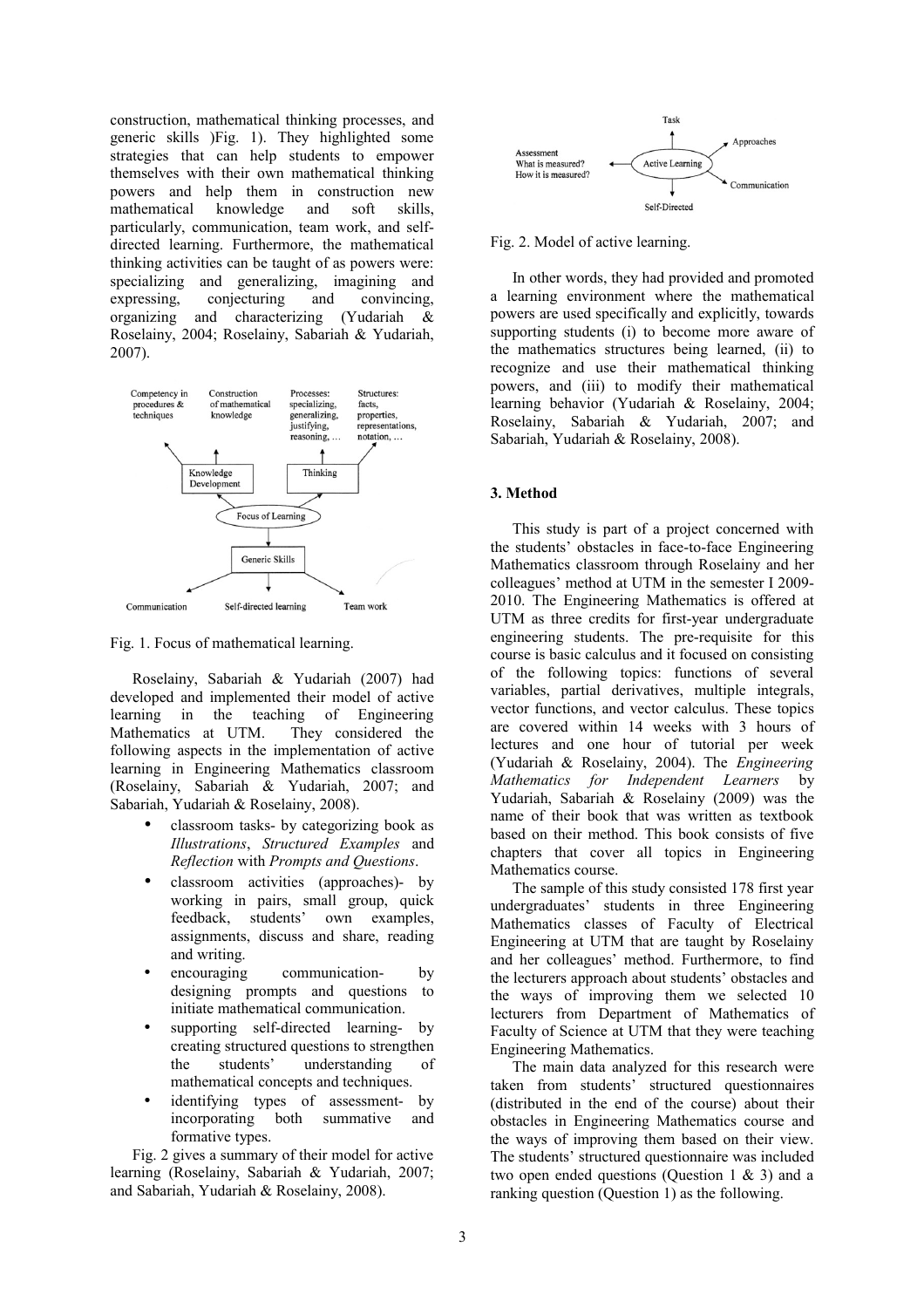1. What are the greatest difficulties facing you in Engineering Mathematics so on?

2. How would you rank the following methods (Table 1) to help your learning in Engineering Mathematics? (1 for the most important …13 for the least important)

Table1. The methods of improving students' obstacles

| Method                                                                                     | Average<br>ranking |
|--------------------------------------------------------------------------------------------|--------------------|
| Choosing relevant topics                                                                   |                    |
| Choosing problem related to the real world or students' major                              |                    |
| Simplified concept                                                                         |                    |
| Teaching at students' level (peer teaching)                                                |                    |
| Lecturer encouragement                                                                     |                    |
| Individual homework and assignment                                                         |                    |
| Group project                                                                              |                    |
| Quiz/ test/ assessment or exam                                                             |                    |
| Group work (collaboration) in the class                                                    |                    |
| Classroom discussion with the peers and lecturer                                           |                    |
| Peer and lecturer online /offline supports in the outside of class                         |                    |
| (Chat/ email/ online bulletin board )                                                      |                    |
| Using computer facilities (software / simulations/ calculator )                            |                    |
| Using online facilities (website/ web learning modules/ online self<br>assessment/library) |                    |

3. Do you have any suggestion to help your learning in Engineering Mathematics except abovenoted methods?

Furthermore, the students' structured<br>stionnaires with a little change was questionnaires with a little administered and collected independently of Engineering Mathematics lecturers (distributed in the end of the semester). Not only did this allow the students' obstacles to be compared directly with those expected by the lecturers, it also allowed us to compare the students' suggestions to improve these difficulties with the methods which lectures preferred.

#### **4. Discussion**

#### *4.1. Student's Questionnaires Results*

The imaging and sketching in 3- dimensions were the greatest difficulties for majority of students in the learning of Engineering Mathematics based on common students' respond to this question: "what the greatest difficulties are facing students in Engineering Mathematics." In this method, the student' imaging and sketching were supported by illustrating the graphs during the lectures through using the overhead and the textbook that it seems could not enough support visual thinking like computer facilities. Furthermore, most students mentioned that too much concepts/ facts/ theorems/ formulas, memorizing, forgetting methods and formulas, complex calculations, and recalling prior knowledge were some reasons that were caused they could not understand the Engineering Mathematics concepts.

Students ranked the methods that can help them in the learning of Engineering Mathematics as the following:

Table 2. Ranking methods from students' approach

| Method                                                                                                       | Average<br>ranking |
|--------------------------------------------------------------------------------------------------------------|--------------------|
| Simplified concept                                                                                           | 4.40               |
| Teaching at students' level (peer teaching)                                                                  | 4.87               |
| Individual homework and assignment                                                                           | 5.16               |
| Classroom discussion with the peers and lecturer                                                             | 5.25               |
| Lecturer encouragement                                                                                       | 5.79               |
| Choosing problem related to the real world or students' major                                                | 6.39               |
| Choosing relevant topics                                                                                     | 6.59               |
| Quiz/ test/ assessment or exam                                                                               | 6.80               |
| Group project                                                                                                | 7.58               |
| Group work (collaboration) in the class                                                                      | 7.66               |
| Peer and lecturer online / offline supports in the outside of class<br>(Chat/ email/ online bulletin board ) | 9.62               |
| Using computer facilities (software / calculator )                                                           | 10.08              |
| Using online facilities (website/ web learning modules/ online self<br>assessment/library)                   | 11.21              |

According to above table (Table 2), simplified concept and peer teaching (teaching at students level) are the highest important methods and using computer facilities (offline & online) are the lowest important methods to help students' learning in Engineering Mathematics from students' approaches. Furthermore, some methods such as online and offline communication, group work, grouping project, and even classroom discussion do not have high rank from students' views.

Many students suggested that more and different examples, exercises, assignments, and tutorials can help to improving students' difficulties in the understanding of Engineering Mathematics expected above-noted methods. Some of them mentioned about supporting their learning by solving some questions that are the same with the final exam questions. This indicates that students' behavior is on routine learning and thinking for passing final exam and no deep learning of topics that may be can help them in their fields. It is interesting that many students believed that the imaging and sketching are their greatest difficulties in the learning of Engineering Mathematics; however, just few of them mentioned that online and offline computer facilities can help them to overcome these difficulties. The rest of students also did not suggest any alternative methods to support imaging and sketching in 3-dimensions. On the other hand, based on the Table 2 the using of offline and online computer facilities as the most important ways of supporting visual thinking had the lowest ranking among the all methods from students' approaches.

## *4.2. Lecturer's Questionnaires Results*

According to the collected data based on lecturers' questionnaires most lecturers also believed that the visualization in 3-dimenssion is the biggest difficulties that the students are encountered in Engineering Mathematics. Half of the lecturers believed that the lack of the basic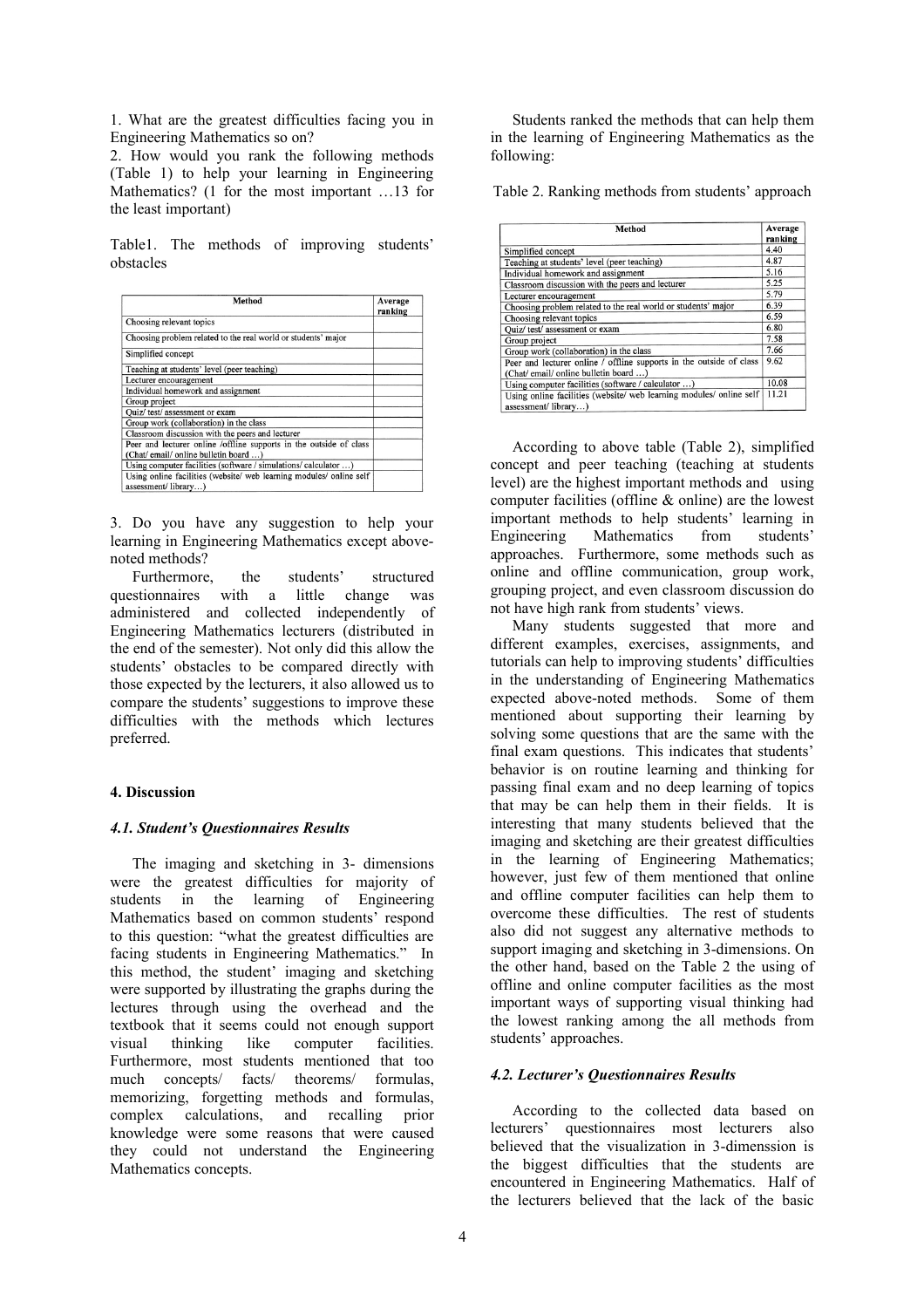skills and knowledge (background) are other students' obstacles in Engineering Mathematics. In addition, some of them noted other students' obstacles such as students' difficulties to relate the subject and its applications and also memorizing and not understanding of concepts.

Lecturers ranked the methods that can help students in the learning of Engineering Mathematics as the following:

Table 3. Ranking methods from lecturers' approach

| Method                                                                                                      | Average<br>ranking |
|-------------------------------------------------------------------------------------------------------------|--------------------|
| Simplified concept                                                                                          | 2.1                |
| Teaching at students' level (peer teaching)                                                                 | 4.1                |
| Choosing relevant topics                                                                                    | 4.7                |
| Lecture encouragement                                                                                       | 5.8                |
| Individual homework and assignment                                                                          | 6.1                |
| Group work (collaboration) in the class                                                                     | 6.5                |
| Classroom discussion with the peers and lecturer                                                            | 6.5                |
| Choosing problem related to the real world or students' major                                               | 6.7                |
| Group project                                                                                               | 7.7                |
| Quiz/ test/ assessment or exam                                                                              | 7.8                |
| Peer and lecturer online/ offline supports in the outside of class<br>(Chat/ email/ online bulletin board ) | 8.8                |
| Using computer facilities (software / simulations/ calculator )                                             | 9.3                |
| Using online facilities (website/ web learning modules/ online self<br>assessment/library)                  | 10.6               |

According to above table (Table 3), simplified concept and peer teaching (teaching at students level) are the highest important methods and using computer facilities (offline & online) are the lowest important methods to help students' learning in Engineering Mathematics from lecturers' approaches. Similarity of the students' views, online and offline communication, group work, grouping project, and even classroom discussion do not have high rank to support students' obstacles from lecturers' views.

Majority of lecturers suggested that using computer facilities is the best way to overcome students' obstacle in visualization. However, it is interesting that using computer facilities (offline  $\&$ online) as a way to support students' visualization has the lowest rank among all methods to support students abilities from the lecturers approach. Some lecturers suggested that doing more explanation and solving more exercise and examples especially from engineering approach can help students to overcome their difficulties.

## **5. Conclusion**

According to the collected data from students' questionnaires, imaging and sketching in 3 dimensions are the greatest students' obstacles in Engineering Mathematics from students' approaches. Our data from lecturers' questionnaires support this finding and they also believed visualization is the greatest difficulties facing students in Engineering Mathematics. It seems Roselainy and her colleagues' method still cannot enough support students' imaging and sketching in Engineering Mathematics. Most lecturers suggested the computer facilities (offline & online) as a way for supporting visualization. However, due to the Table 2 and 3, both students and lecturers ranked the computer facilities (offline & online) as the lowest important methods to support their learning by visual thinking.

Many students noted that they cannot understand Engineering Mathematics cause of the following reasons: too much concepts/ facts/ theorems/ formulas, memorizing, forgetting methods and formulas, complex calculations, and recalling prior knowledge. Based on the lecturers' opinions, most of them believed the lack of the basic skills and knowledge (background) and memorizing of concept are other students' obstacles in the learning of Engineering Mathematics. It seems that the elements of active learning cannot enough support students to improve these difficulties. Especially in this method, we cannot see any strategies to support recalling prior knowledge revision. Moreover, some students believed that the examples with the solutions in the text book can help them for better understanding. This may aroused from the quite entrenching of students in their learning behavior and styles based on their previous mathematics learning. However, some lecturers believed that do a lot of exercise is a relevant way that can help students to learn better.

By comparing between Table 2 and 3, we can see the highest important methods, simplified concept and peer teaching (teaching at students level), and the lowest important methods, using computer facilities (offline & online), for overcoming Engineering Mathematics difficulties are the same ranking from students and lecturers approaches. Unfortunately, the analysis showed that for both groups of students and lecturers different thinking skills and tools from CPS such as communication, team work, and visualization are the lowest important methods for helping them in the learning of Engineering Mathematics. These results confirmed the needs and the importance of some reforms in engineering education not only in the learning and teaching of some subjects like mathematics that may be are seen as no priority subjects from students' view but also in supporting engineering students' generic skills such as communication and team work.

# **References**

1. Croft, A. & Ward, J. A. (2001). Modern and Interactive Approach to Learning Engineering Mathematics, *British Journal of Educational Technology,* vol.32, no.2, pp 195-207.

2. Gray, E., Pinto, M., Pitta, D. & Tall, D. O. (1999). Knowledge Construction and Diverging Thinking in Elementary and Advanced Mathematics, *Educational Studies in Mathematics,* 38 (1-3), 111-113.